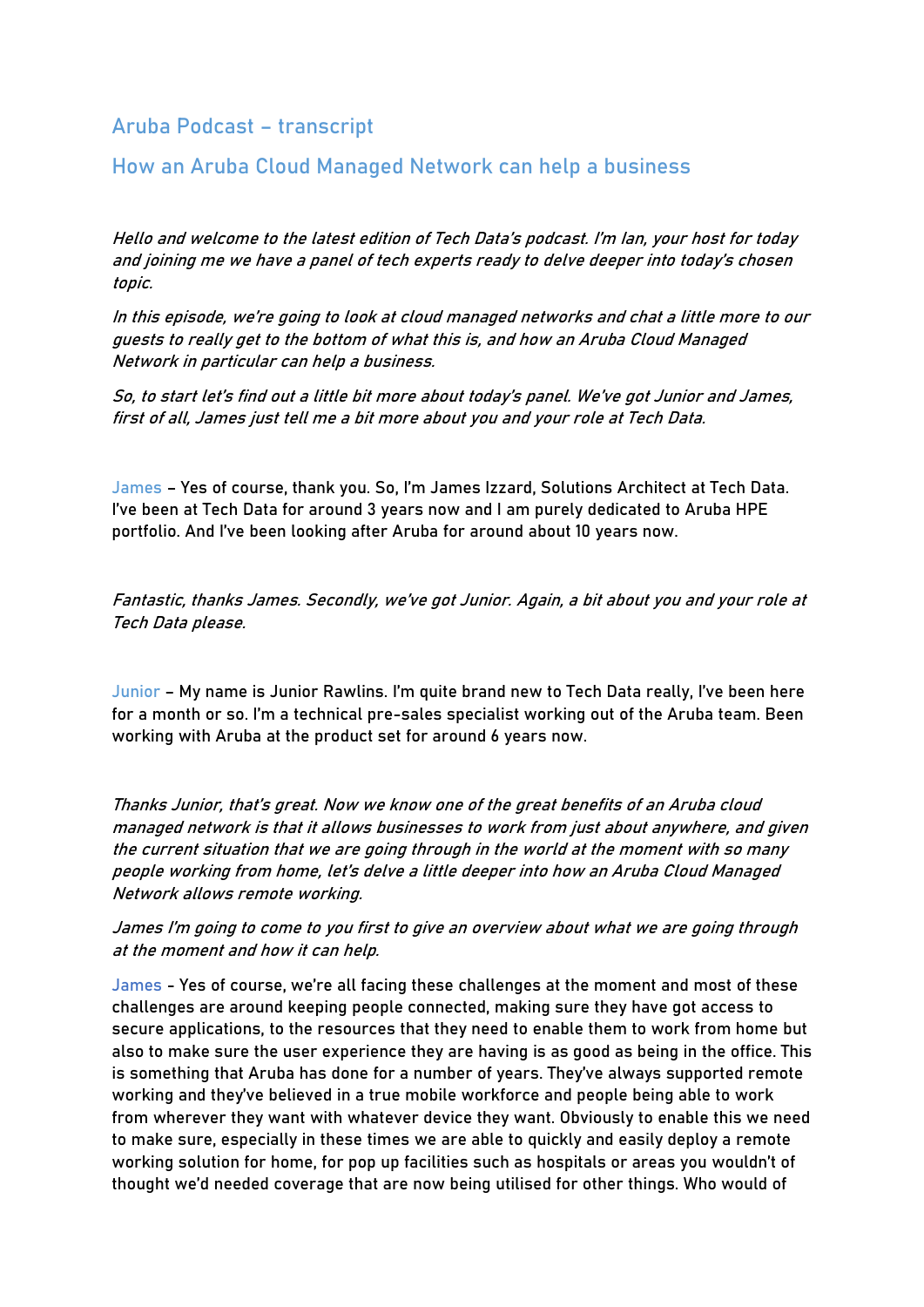thought a year ago that we'd be using the London excel conference centre as a pop-up hospital, completely changing the usage of that building and also we need to extend the security of those hospital networks, out to those kind of sites. We also need to make things like the installation and deployment of these solutions simple and easy for whatever level of experience the people have on site. We are seeing a lot of volunteers at the moment, that are helping people get connected, that are helping people get things installed so we need to make sure we can deploy these networks for people that have varying levels of expertise and experience. We need to make sure we choose the right solution and we can scale that solution, size it to meet the customers' requirements or the demands at the time. We also need to be able to support users own devices for things like bring you own device, extend that corporate security policy from the HQ to the home worker to small branches. When all this kicked off there might be people that are office based, they might not have laptops, they maybe had desktops, they maybe had thin clients installed. So how do I now enable that person to work from home, I have to give them a laptop, I have to give them a device. How do I enable IT to be able to deploy that device quickly, easily and meeting the IT security policies. We also need to be able to provide maintenance and service levels for these people. We are now trying to trouble shoot people in their own home environment, maybe smaller branch offices. Now people are talking about the new norm, where we don't have these big offices with hundreds and hundreds of people in. We have more of a dispersed workforce where people work from smaller branches scattered around or more home working and a balance between the two. So how do we provide trouble shooting, remote visibility of what that users experience is when they are at home or in smaller branches where the IT staff aren't. The Aruba Cloud Managed Networking portfolio provides a solution within its portfolio. We have things called secured gateways, vpn concentrators that are deployed in the cloud. We have a vpn client called Via which allows workers with a single device to easily and securely connect back into the corporate environment, such as the traditional road warrior with a single laptop which is trying to get connectivity from wherever they are. We need to make sure they can access resources and sources they need securely. We have got the remote access points that extend the corporate office environment for the home worker. All of the wireless network, the infrastructure that they see in that corporate office is now being broadcast at home for them so they connect to the network, they authenticate exactly the same as if they were sat in the office and have the same access to the same resources, securely like they would be if they were sat at their desk. And that's for wired and wireless devices. We've got the instant VPN solution which provides branch office support, which allows us to support multiple access points, multiple users and multiple devices and we can scale quite large with that offering as well, again making sure the clients are connected back into the head office, the resources they need. We've got the SD branch offering which provides that full branch office solution so for wired and wireless policy where we can truly extend the corporate HQ security policy for the wired and wireless network, from HQ down to the branches. We have things in that portfolio such as link load balancing that we can make sure the traffic is balanced across the connectivity between those sites correctly but also to make sure things like the internet based traffic and internet applications people are utilising doesn't get tunnelled all the way back to the HQ, it can just break locally at that resource, at that site and better serve the clients experience. From a trouble shooting perspective we have the UXI sensors, so this is the user experience part of the portfolio from Aruba, all cloud managed. We have basically a true user experience trouble shooting tool, these are dedicated user sensors effectively that are scattered around the building and it could be one per site, one per floor, one per area, a sensor outside a VIP area of the business but we can actually start to see a true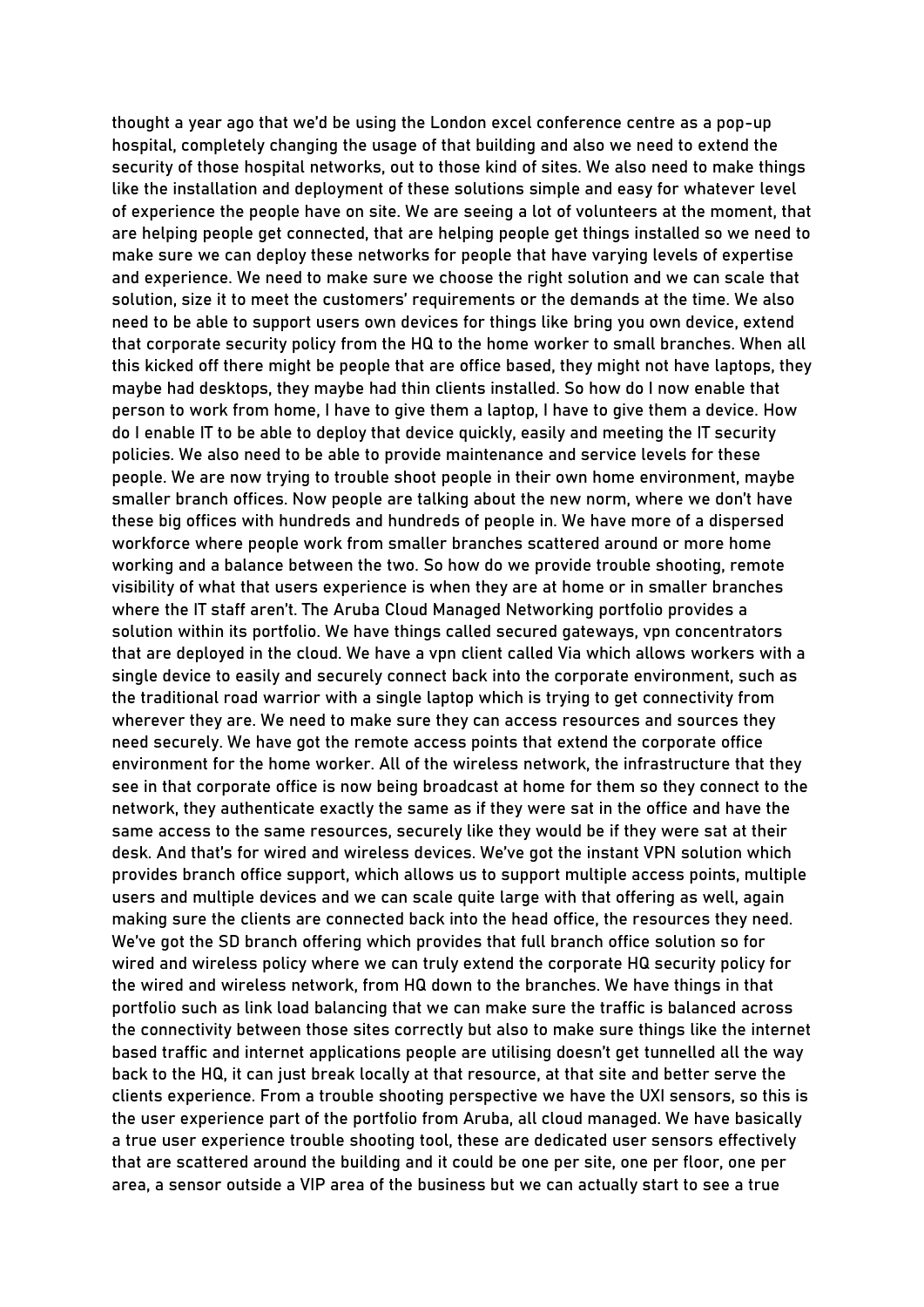user experience, the applications running across the network, we can test the applications, we can test the resources and test from a user perspective on how those applications are performing both wired and wireless and how the network itself is performing. We can start to identify problems with such as DNS failures which could be prohibiting users being able to get access to certain resources, we can get all that visibility in a single, easy to read, cloud based dashboard and we can also test the web application experience which is a new feature, so we can actually go and record somebody logging in to a web application, where they tend to go, what they do as a test account, save that as and run it on these user experience insight sensors where you get the full flow visibility of someone trying to use the network, and if something breaks somewhere or they are experiencing bad performance. So I think you can agree within a single Aruba based portfolio from the cloud based platform we've got a lot of feature sets to support pretty much whatever customer requirement is.

Fantastic, thanks James, that's great. Now, in terms of what this means for a business and with so many companies and so many people working from home at the moment. Junior, what would you say the main benefits of having a cloud managed network that can be used remotely?

Junior - Like most, I'm working from home. The main challenge is going to be how businesses maintain continuity with almost a shift to 100% distributed workforce. So, businesses are having to deal with very real issues such as increased network utilisation and larger than usual workloads on some of the more critical servers.

As users we take for granted the technology with just sort of work. I.T I would imagine having these systems tested in this way has been quite daunting. The benefits are really going to be how companies can deploy their networks maybe around temporary facilities. Aruba in particular have tools and mechanisms such as zero-touch provisioning, and installer apps which allow field-based individuals with no technical expertise to just position devices into the network directly. Things like this are going to help and give those companies the ability to move very quickly and have that level of agility in difficult times.

We have also got to bear in mind that security can't really be a trade-off, so users have to really be maintaining a secure connection to the network at all times and those policies have to be the same as when they were working in the office for both wired and wireless devices.

That's great, thanks very much Junior. So, let's take a look now a bit more in depth at what a cloud managed network actually is, and James maybe you can drill down for us on this.

James - Yes certainly. So, a cloud managed network is basically the ability to manage network infrastructure using the software as a service model that's been used already by many businesses to power their cloud-based applications such as Office 365.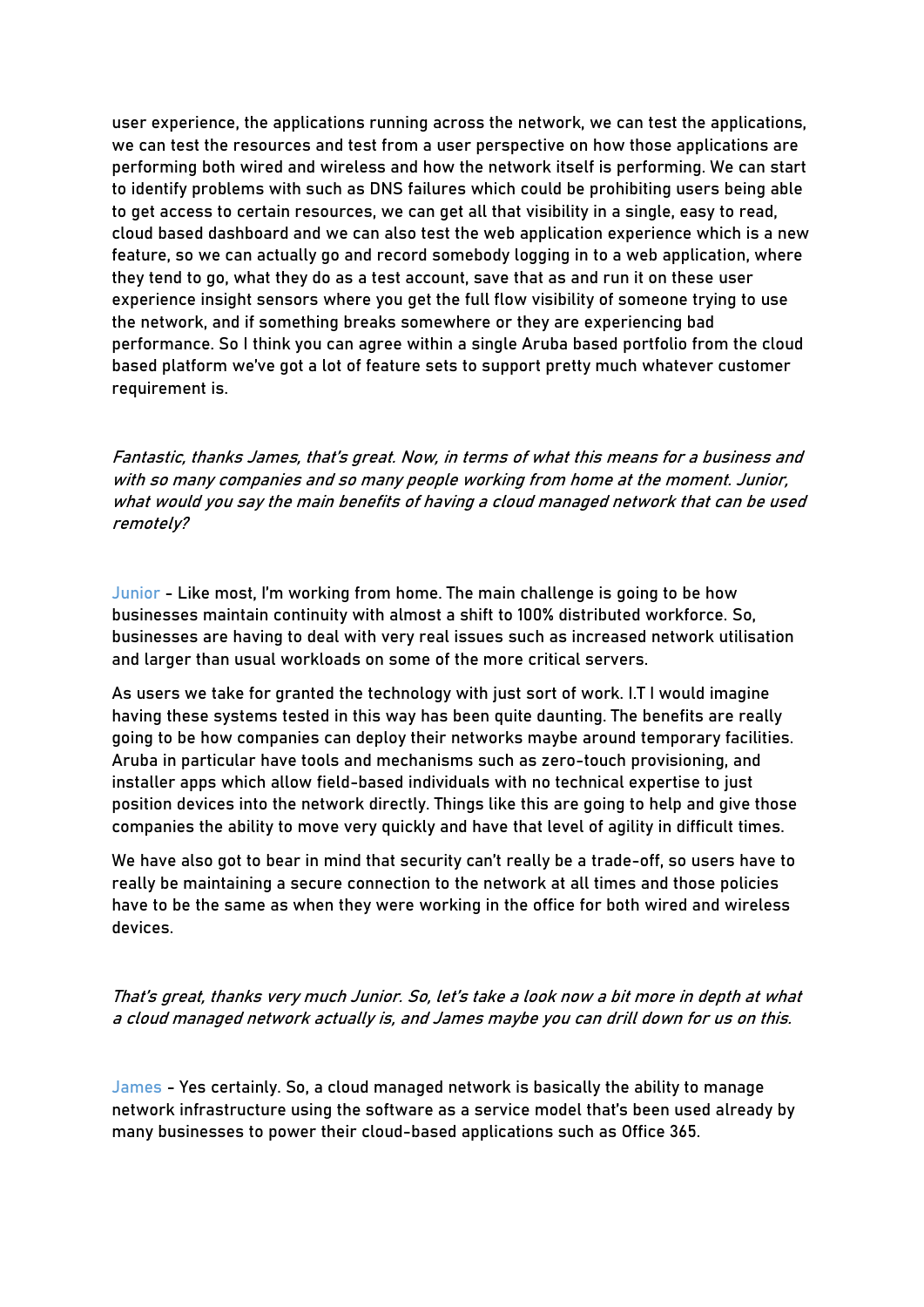A cloud managed network is a way of managing and controlling a business network remotely through resources externally hosted rather than having onsite controllers or management software. It uses the software as a service model to make it easier to be controlled and analyse on premises network devices such as wireless access points, switches, branch office gateways and provide visibility of users and devices from a single pane of glass. Meaning that employees can work wherever they want or need, securely without geographical concerns making cloud managed networks especially valuable for businesses or employees connecting from multiple locations.

Great, thanks very much James. Junior let's throw this over to you now and maybe you can run through how a cloud managed network actually makes a difference within a business and any other thoughts for me.

Junior - Definitely, we already see that the customers are moving to a cloud first approach when thinking about how they want to consume IT services, in particular applications, which are obviously very important. Examples of this would be sales forces and workday to name some of the more major applications. You even see things like unified communications with applications like Teams, so I guess, why not gain the benefits of moving your network to the cloud as well.

The difference is really is going to be in the agility and convenience it brings, being able to produce more tangible business outcomes like lowering upfront costs or kind of allowing them to move from a capex model to an opex one. You could think of this more like a pay as you grow where the company is able to scale the solution at their own pace, adding services where they see fit or where a really good use case or business need is presented. The obvious one is having no hardware to maintain or subsequently patch. Patching and updating, just that on its own can really be a risk to a business' uptime should something go wrong.

Great, thanks very much Junior. So now let's move on to look more specifically at Aruba cloud managed networks and let's have a look at the differences between this and say a regular cloud managed network. James what are your thoughts on this?

James - Yes, some other vendors offer a slightly stripped down product set to simplify usage only offering things like managing and monitoring capabilities. Aruba's cloud managed network builds on the traditional capabilities that are integrated with AI userbased insights and IoT discovery and profiling. While Simplicity is obviously very important, business cloud solutions tend to require more. Aruba has a broad portfolio of products and solutions that utilise the best industry best practices including those commonly used in cloud-based banking and e-commerce. It's important that it is stable, it's secure and it's a trusted platform.

Application availability and connectivity is also very important. This is why it is a must to use a trust and approved network provider. Aruba's portfolio is designed to deliver the confidence required to support face paced mobility first environments. It's got the adaption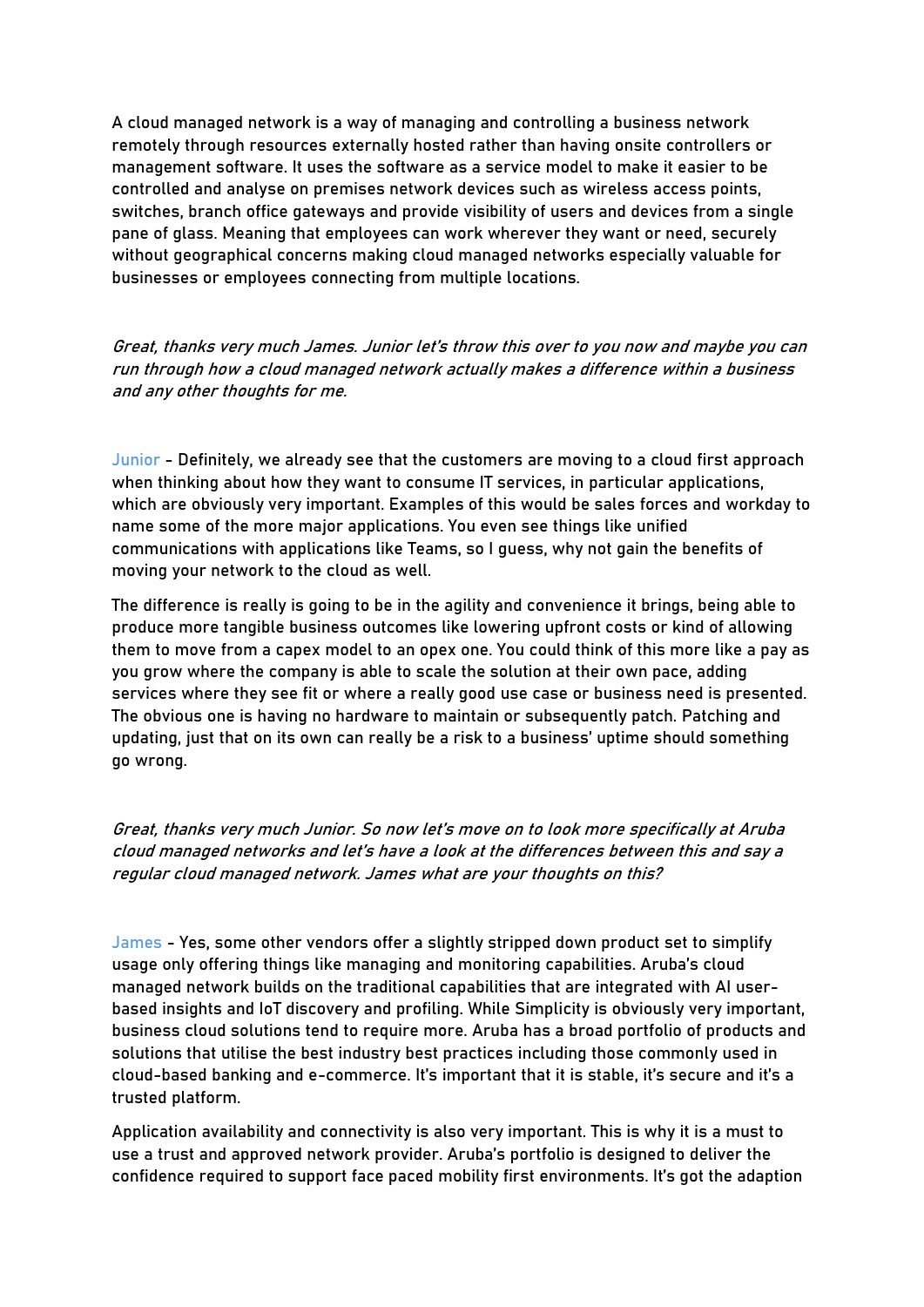of new features such as AI based solutions that require access to scalable computer storage to deliver value that could be cost prohibitive. Cloud managed networks themselves is providing the resources required to collect and analyse data, identify patterns and trends and provides insights to improve network applications without the customer having to invest in hardware on-site.

Thank you, James, now when it actually comes to businesses, how does an Aruba cloud managed network really make a difference, Junior maybe you could run that one through for me?

Junior - I think everyone would agree that any business is going to greatly benefit from focussing on its core competencies. Key concerns like network uptime, maintenance are no longer problems that have to be addressed for them. This allows them to move onto improving the experiences of the users, for example, having the ability to proactively understand the quality of a user's connection, actually means that you could take steps to resolve the problem before the call is raised.

The users experience of the network is a very reliable one and as we all know, a happy user is a goal. That same example would also be relevant for looking at something like efficiencies within the IT team. So the network admin isn't having to trawl though pages of logs and spend a lifetime on the phone with support to try and find the problem or the information that they actually need because once the calls start coming in with the dreaded sort of Skype won't connect or the internet is slow you kind of know you are in for a hard morning or sometimes if it's really bad, a hard day.

Very true Junior I think we have all been there at sometime haven't we? Now let's move on to talk about Aruba's mid-market range of solutions and look at the different products that come together to create an Aruba cloud managed network and I'm going to throw this over to you James first to give us some insight into this.

James – So the portfolio itself as we've mentioned is designed with the confidence needed to support fast paced mobile first environments. So, we've got things like Aruba Central which is a unified cloud native networks operative insurance platform. That provides a single pane of glass management for our wireless network, our wired infrastructure, user visibility, application visibility and all those kinds of things. We then have an SD branch solution, that basically allows us to provide a simplified security in branch solution. It expands security policies out from the core from a head office to the remote branches, so you get a unified security approach whether you are working from a branch office or working from a head office. We've also got the device Insights which basically provides intelligent machine learning based solution for device discovery profiling visibility. The big thing in security and protecting networks is actually being able to see what is on the network and what is connected in the first place and this is what device 'Insights' does for us. Each of these solutions work as an individual, or they can work collectively to support Aruba's full portfolio of indoor/outdoor access points, switches and branch gateways.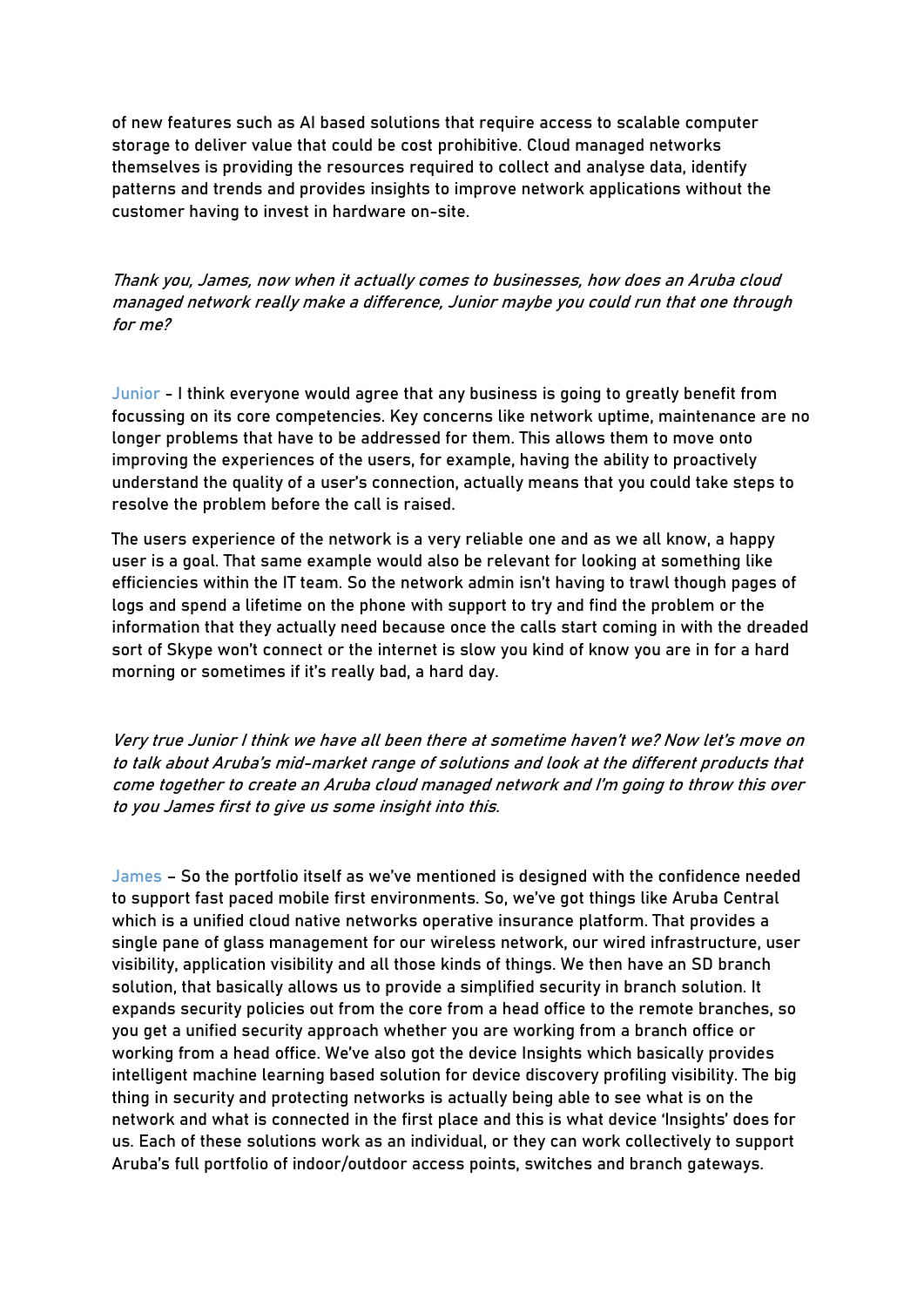Great, thanks very much James. Now, Junior can you tell us a bit more about Aruba Central, where does that come into play and how does it stand out, particularly against the competition?

Junior – With the release of Aruba 2.5 this marks a very exciting time at least for a techy like me. Customers now have more features at their disposal but not just features for features sake, very important, hitting the heart of where the problems lie. The introduction of artificial intelligence-based analytics into the central platform essentially gives users a way to expand visibility into the network at that level of existing products and learning technology Aruba already had with their main insight platform. The serious pain points for IT teams are when it comes to troubleshooting. This feature in particular will help them detect potential connectivity issues and hopefully resolve and isolate root causes amongst other things. But Aruba Central as a platform really separates itself in ways like investment protection and flexibility. You can choose between local cloud or mixed architectures without losing intractability. Also, a change in architecture without having to re-invest in new hardware. Some other solutions, to be honest don't have that flexibility and force you to make that choice between one or the other. Survivability as well, it is part of the solution, there's no loss of network control or performance if connectivity to the cloud is lost. With some other cloud managed solutions, they actually rely on additional hardware to be implemented in order to achieve the same level of service. The last one I would say would be analytics. Aruba have a lot of patented RND, it's really a collection of technology around client services, AI now and then advanced application visibility. The collection is the key here not all vendors are going to have this sort of portfolio or technology and features. Most industries tend to force customers to buy additional appliances to achieve the same level of application visibility for example, and a lot don't even have predictive insights to say the least.

James - I'd just like to jump on a couple of those points if that is ok? Junior, a couple of things that you mentioned are really good, so things like the adaption of artificial intelligence as Junior covered. We've got the ability in the software to basically start to predict how the network is going to behave and how to fix things. An example of that, we can see whether clients are sitting in certain radio frequencies, would they be better performing in other frequencies or on different Radios and using the user insight intelligence that Junior has just covered we're actually able to make a recommendations on how to change the configurations of the network to best suit your needs and how you're using it. So as Junior said it takes away a lot of that trouble-shooting, trying to find out why things have gone wrong and using this AI ability in there to be able to pretty much guide you to the exact issue that the client might be having before the client even phones you up and says they are having one.

The other thing is just around the flexibility that Junior covered, this is one of the things I love myself about Aruba and we've got an end user I was involved in a couple of years ago actually around this, as Junior said other vendors can almost shoehorn you into 'you're a cloud managed solution' or 'you're on-premise management solution' so I actually worked with a large energy firm a couple of years ago that had invested in another cloud managed solution via another vendor and they out grew it, there was a bit of scalability issue with the product set and they outgrew the offering. They expanded very very quickly, lots and lots of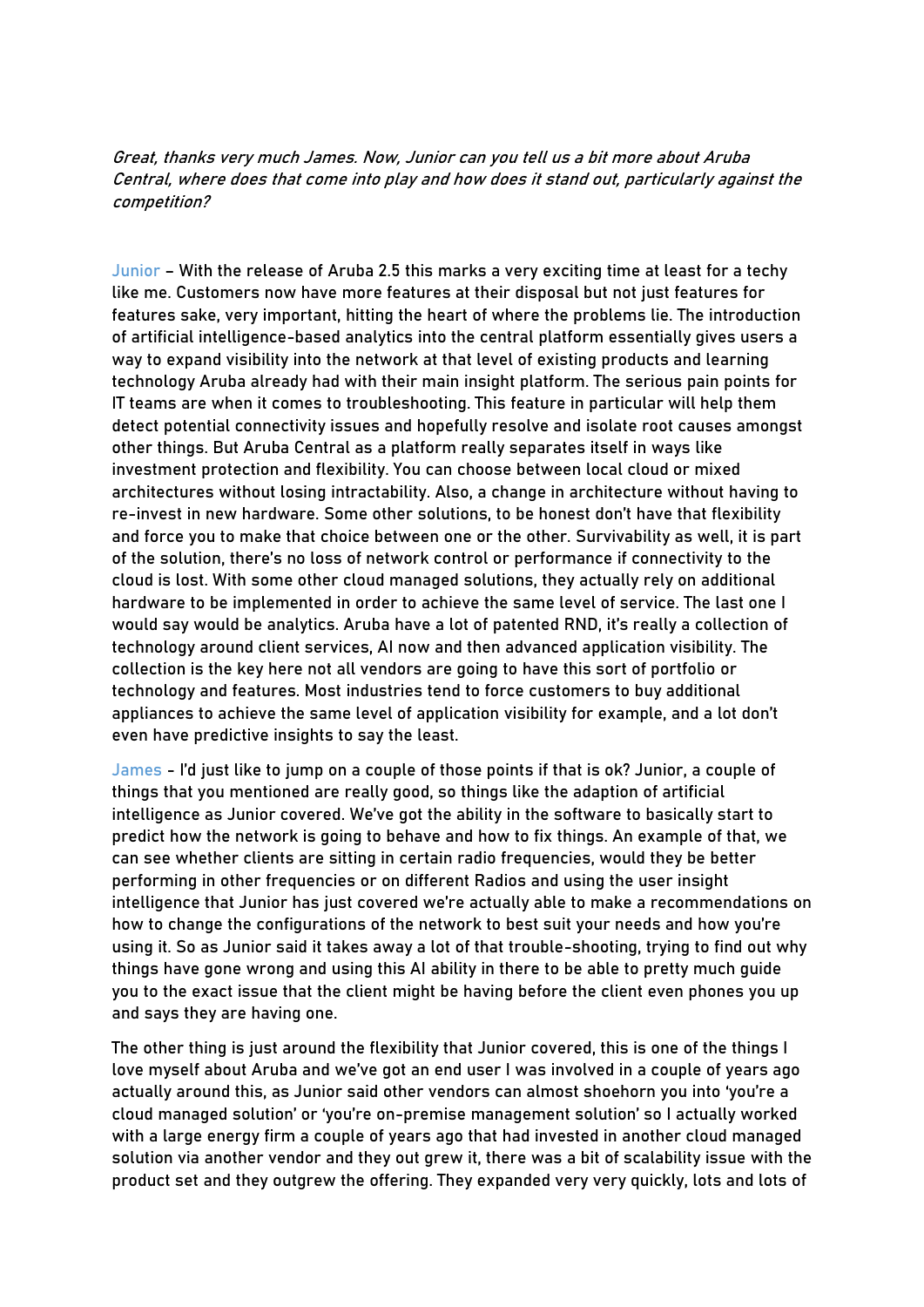devices, lots and lots of users and they couldn't cope, But they had 2 choices – rip out all the access points and replace them with another vendor or stay with the same vendor but rip out the cloud managed solution and re-deploy a controller based on-premise solution which meant having again change all the access points out for something else.

If they had gone down the Aruba route we would have given them the flexibility of saying – we want local management on site, you can with the virtual controller inside the access point, if you want to add the cloud management part, you can – that's the option you have got all the benefits of the cloud. But if for any reason the business out scales that or you need something more you can keep the existing investment in the hardware you have bought as the AP's, buy an on-site controller or a virtual version of that controller if you so wish and just migrate your existing hardware or existing APs over to the new controller base, so again great flexibility and protection of investment for customers.

Well that's brilliant, that's a really comprehensive overview of Aruba Central guys. Now, let's move on to talk about maybe a little more in depth about Aruba Cloud Managed Networks, we did touch on it briefly earlier. But Aruba Cloud Managed Networks within a business, how many businesses are using this solution at the moment, that you know of. Maybe you can reference again some example and case studies of that? James, first of all maybe you?

James – So it is quite a hard one, so actually Aruba offering fits so many different verticals, so we've got customers from retail to healthcare to hospitality to enterprises, universities, education all using cloud-based networks. So yes, there are lots and lots of case studies available, lots of information out there pretty much across every vertical.

## Fantastic, thanks James. Junior, how about you, what would you sight as some examples?

Junior – The numbers here aren't as relevant as how the product or the solution helps customers meets their requirement and so businesses use cases and Aruba do an excellent job because what it is all about is the services that are offered on-top. We have already spoke about the inherent benefits of moving to a cloud managed network and what a cloud managed network is. But the future for cloud managed network is going to be services and how they support a business. For example, Aruba have additional expansions around guests and presence analytics so those two in particular are real drivers of revenue and can transform a business into one that's simply mid-market that potentially could have the capabilities to move to more of an enterprise.

Fantastic, thanks Junior. Now we are getting towards the end of our podcast so maybe let'<sup>s</sup> round things up and look maybe at some of the top things that a user would find beneficial from switching to an Aruba Cloud managed network. James – what would you say from your side?